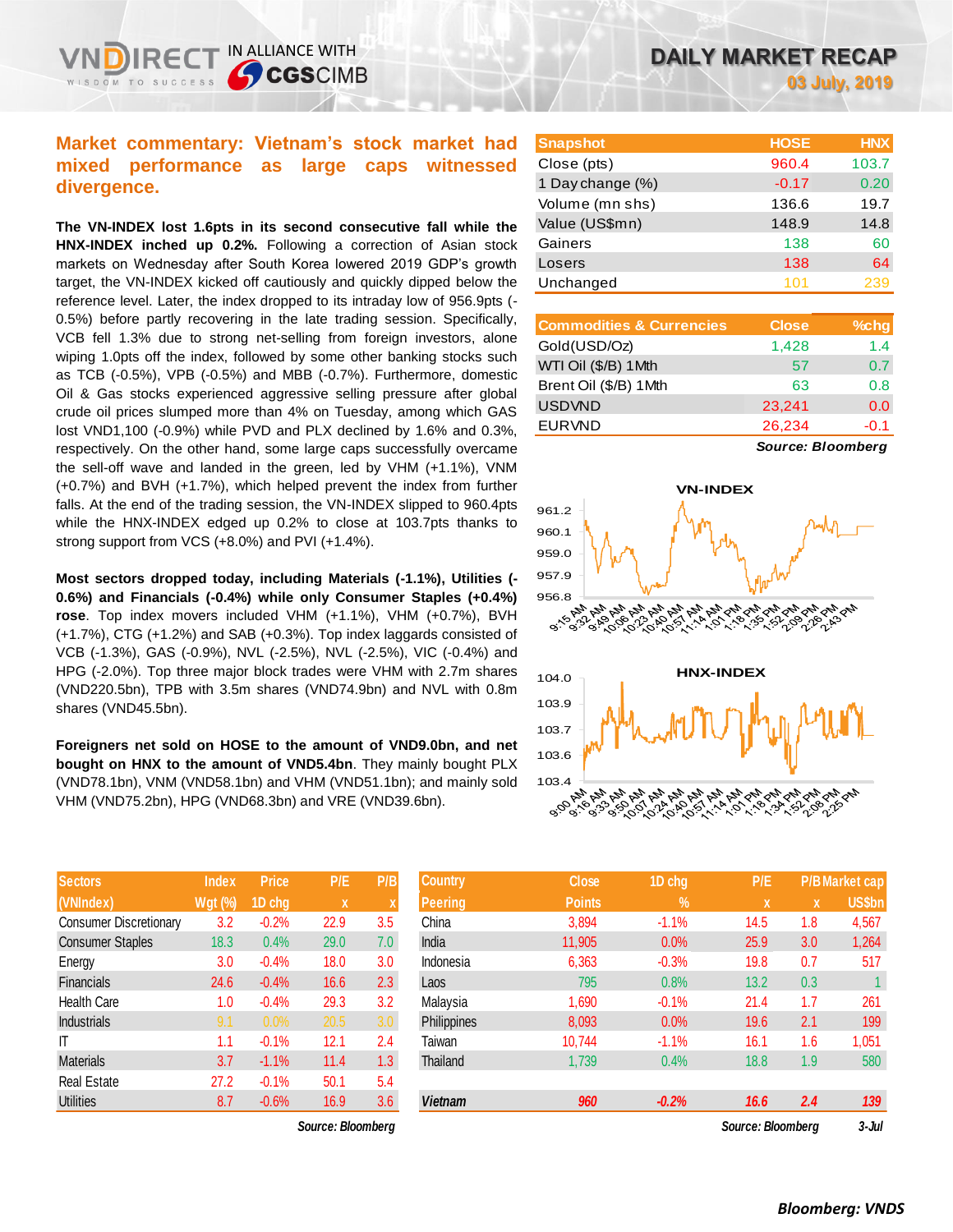### **Market News**

**Oil struggled to recover after suffering its worst reaction to an OPEC meeting in more than four years.** Futures crept higher in New York after an industry report showed American oil inventories declined by almost 5m barrels last week. Prices were still far from recovering their 4.8% loss on Tuesday when concerns about the global economy overshadowed a decision by the OPEC+ to extend output cuts for nine months. It was the biggest drop following an OPEC gathering since November 2014. Oil has swung between gains and losses this week as initial optimism that the OPEC+ coalition would extend their production deal was eclipsed by concerns about global growth. The group agreed on Tuesday to prolong cuts into 2020, but divisions remained over Saudi Arabia's push to target even deeper reductions, with Russia expressing doubts at the end of the summit. "Growth concerns continue to weigh on the crude market,'' said Howie Lee, an economist at Oversea-Chinese Banking Corp. in Singapore. Markets are beginning to query to what extent can OPEC+ continue to cut production in sustaining prices. There is limited scope for further supply curbs.'' *(Bloomberg)*

**Vietnam's six-month industrial production up 9.13%.** The country's index of industrial production (IIP) recorded an annual rise of 9.13% in 1H19, the General Statistics Office (GSO) said in its latest report. The index was lower than 10.3% seen in 1H18 but higher than 7% and 5.4% in the corresponding periods of 2016 and 2017, respectively. The processing and manufacturing sector, which accounts for nearly 80% of domestic industrial production, reported the strong IIP increase of 11.2% – a highlight that led the growth of not only the sector but also the whole economy in the period, according to GSO director Nguyen Bich Lam. Meanwhile, the IIP growth of electricity production and distribution stood at 10.6% and that of water supply and waste-sewage treatment sector and mining sector reached 7.8% and 1.8%, respectively. Some industries achieved high production growth in the first half of this year, such as coke coal and refined mining products (70%), metal (40%), ore exploitation (18%), motor vehicles (12%) and textile and garment (11%). Among key industrial products with strong IIP increases are crude iron and steel (60%), petroleum (58%), paint (15%), feed for aquaculture (14%) and handsets (14%), according to the GSO. From January to June, a number of localities that posted significant growth in IIP like the northern port city of Hai Phong with 25% and three other provinces of Quang Ninh, Vinh Phuc and Hai Duong in the north with 14%, 13% and 10%, respectively. Others were the southern province of Đồng Nai with 9% while the two largest economic hubs of Ha Noi and HCM City lagged behind, recording IIP rises of nearly 8%. According to GSO statistics, in addition to accelerating production, the industrial sector needs to speed up local consumption of goods in 1H19 as the inventory index of the processing and manufacturing sector remained at 75% in 1H19, much higher than the safe inventory index at about 65%. June completed a solid second quarter for the Vietnamese manufacturing sector, with business conditions improving amid the ongoing growth of new orders. A survey by Nikkei and IHS Markit released on Monday showed the Vietnam Manufacturing Purchasing Managers' Index (PMI) was 52.5 in June, up from 52.0 in May and in line with the reading from April. The average PMI reading for the second quarter of 2019 was above that seen in 3M19, albeit remaining short of the 2018 average. According to the survey, Vietnamese manufacturers continued to record solid growth of new orders in June, with the rate of expansion ticking up to a six-month high. Panellists linked the latest rise to the launch of new products and increased customer numbers. Less positive data was seen with regards to new export orders, which rose at the slowest pace since February. There were some reports that U.S.-China trade tensions had negatively impacted export orders. The higher number of new orders was the key factor leading to a 19th successive monthly rise in manufacturing production in Vietnam. The rise in output was solid, and broadly in line with those seen during the rest of the second quarter. The continued new order growth led to a rise in backlogs of work in June, the first in 2019 so far. Firms responded to higher workloads by taking on extra staff, reversing the decline seen in May. *(Vietnamnews.vn)*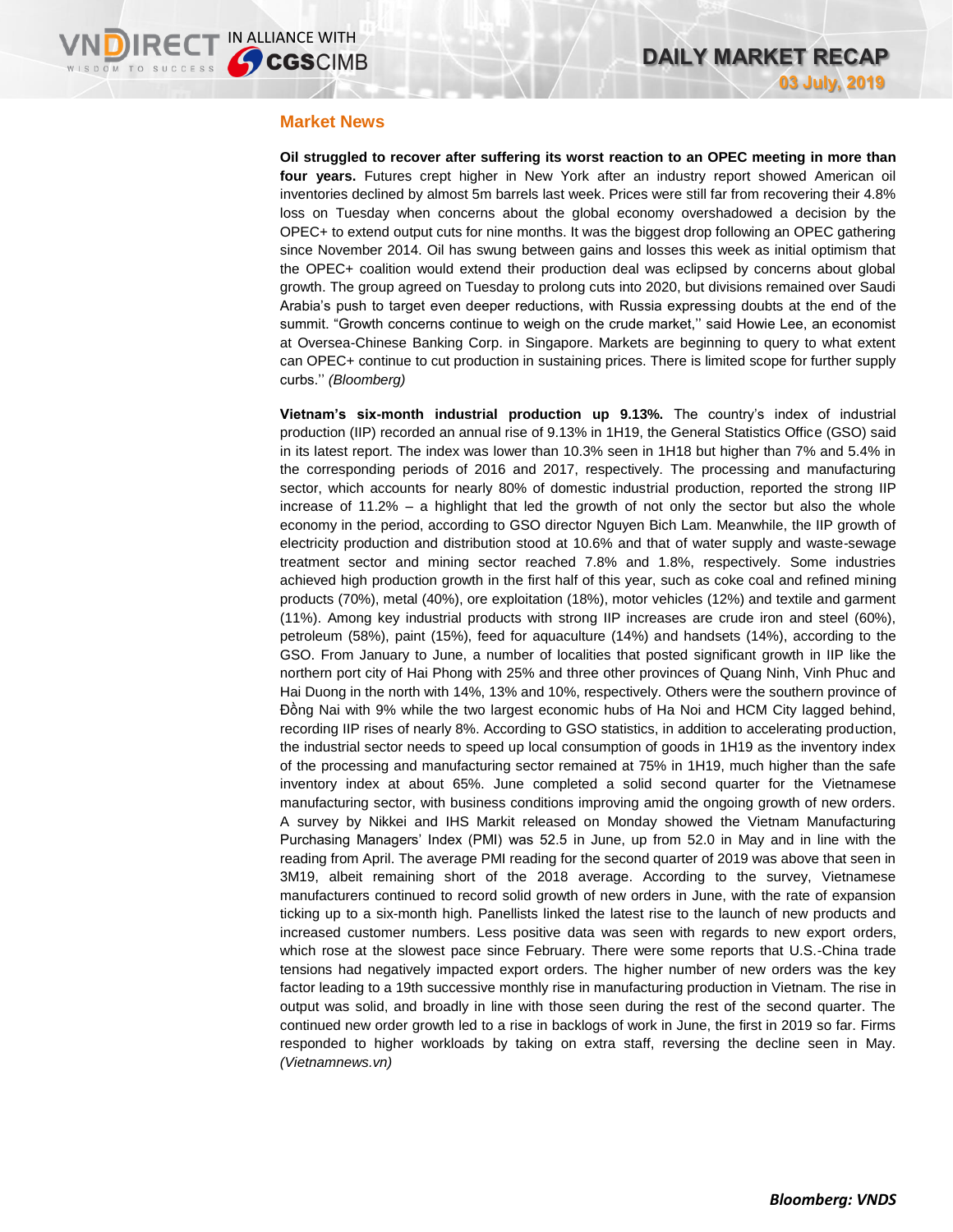

# **Notable Corporate Events**

**SMC Trading Investment Joint Stock Company (SMC VN) – dividend payment:** Jul 12 and Jul 15 will be the ex-date and record date, respectively, for paying the second cash dividend for 2018 of VND500/share and stock dividend at a rate of 10%, SMC said. The payment will be made on Jul 26. *(Cafef.vn)*

*<to be continued>*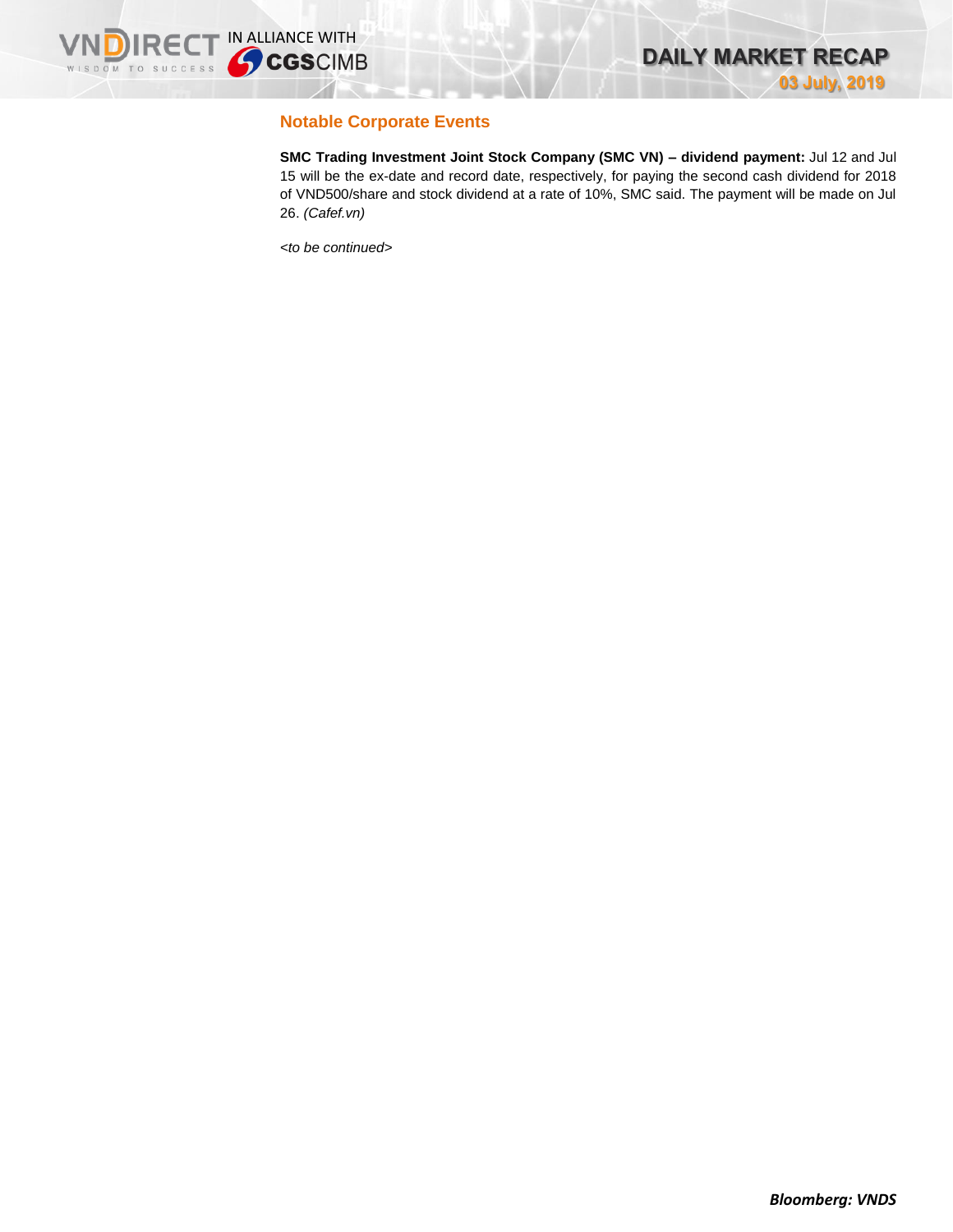# **DAILY MARKET RECAP 03 July, 2019**

# **COVERAGE SUMMARY**

WISDOM TO SUCCESS

VND

IRECT IN ALLIANCE WITH

| Ticker          | <b>Close</b><br>price | <b>Adjusted</b><br>target<br>price | <b>Dividend</b><br>yield | <b>Potential</b><br>return | <b>Rating</b> | Investment thesis summary/Update                                                                                                                                                                                                                                                                                                                                                                                                                                                                                                                             | Latest<br>report |
|-----------------|-----------------------|------------------------------------|--------------------------|----------------------------|---------------|--------------------------------------------------------------------------------------------------------------------------------------------------------------------------------------------------------------------------------------------------------------------------------------------------------------------------------------------------------------------------------------------------------------------------------------------------------------------------------------------------------------------------------------------------------------|------------------|
| PC <sub>1</sub> | 18,700                | 24,500                             | 0.0%                     | 31.0%                      | <b>ADD</b>    | 1. Robust backlog in 2019F. According to the company, the total<br>backlog of the grid erection and installation segment is estimated at<br>VND2,829bn at the beginning of 2019<br>2. Promising outlook for hydropower segment. Investments in<br>hydropower have gradually helped improved PC1's earnings quality                                                                                                                                                                                                                                           | <b>Link</b>      |
| <b>LPB</b>      | 7,900                 | 12,200                             | 12.6%                    | 67.0%                      | ADD           | thanks to high margins and recurring, stable revenues.<br>1. LPB has embarked on an extensive branch network expansion<br>initiative that is unmatched by other banks.<br>2. Potential for a boost in fee income from bancassurance.<br>3. LPB is considering migrating to HOSE. A listing on HOSE will<br>increase liquidity for LPB                                                                                                                                                                                                                        | Link             |
| <b>NLG</b>      | 29,000                | 35,500                             | 1.7%                     | 24.1%                      | ADD           | 4. High dividend yield on a low valuation.<br>1. Project delay has led to haircut of our FY18F presales estimate.<br>2. Project licenses bode well for FY19F launches.<br>3. New land parcel acquired in Dec to support long term growth.                                                                                                                                                                                                                                                                                                                    | <u>Link</u>      |
| <b>ACV</b>      | 84,000                | 105,000                            | 0.0%                     | 25.0%                      | ADD           | 1. ACV is a robust long-term bet on the aviation growth story than<br>even a basket of domestic airline stocks.<br>2. MOT's divestment of ACV stake to be a significant catalyst.<br>3. High return on capital and superior growth prospects justify                                                                                                                                                                                                                                                                                                         | <b>Link</b>      |
| <b>DPM</b>      | 15,250                | 20,000                             | 6.6%                     | 37.8%                      | ADD           | valuation premium.<br>1. Core urea business could face near-term margin pressure due to<br>the expected increases in gas input prices, which will outweigh ASP<br>recovery, in our view.<br>2. NH3-NPK project is the earnings growth driver over the next few<br>years, contributing 1.4-2.6tr annually to revenue starting from<br>2018F. However high interest expense and D&A burden could result<br>in annual losses in 2019-20F.<br>3. Pending VAT policy change in Vietnam is expected to boost<br>DPM's gross margin by 2-3% pts from 2019F onwards. | Link             |
| QNS             | 30,800                | 43,900                             | 1.6%                     | 44.2%                      | ADD           | 1. QNS is the leading branded soymilk player in Vietnam and a<br>major sugar producer.<br>2. The company commanded 82% market share of the packaged<br>soymilk market and accounted for around 10% of total nationwide<br>sugar supply in 2017.                                                                                                                                                                                                                                                                                                              | Link             |
| <b>LTG</b>      | 23,200                | 38,300                             | 8.6%                     | 73.7%                      | ADD           | 1. Market leader in the CPC segment with 21% market share (vs.<br>second largest player VFG with 8.3% market share). LTG could<br>easily maintain the market leadership in the segment thanks to (1)<br>extensive distribution network, and (2) established long-term<br>relationships with suppliers.<br>2. Long-term strategy is to focus on the Agrifood segment with high<br>potential in export markets such as China, Philippines, Indonesia,<br>etc.<br>3. LTG is trading far below its domestic peers.                                               | Link             |
| ۷СВ             | 69,600                | 73,800                             | 1.2%                     | $1.2\%$                    | <b>HOLD</b>   | 1. Solid core earnings growth with earnings from divestment and<br>bancassurance deals creating uncaptured upside<br>2. Strongly positioned to penetrate the retail banking segment.<br>3. Well-regarded bank with best-in-class asset quality and strong<br>deposit franchise.<br>4. Successful private placement enhanced capital buffers.                                                                                                                                                                                                                 | <b>Link</b>      |
| <b>MBB</b>      | 21,000                | 34,000                             | 2.8%                     | 64.7%                      | ADD           | 1. Solid earnings on improving NIM and strong fee income growth<br>with huge room to continue to boost asset yields.<br>2. Continued shift towards retail lending supports NIM expansion.<br>3. Dynamic strategy to boost fee income.<br>4. Prudent risk management evinced by a clean balance sheet                                                                                                                                                                                                                                                         | Link             |
| <b>VPB</b>      | 19,200                | 21,200                             | 0.0%                     | 10.4%                      | <b>HOLD</b>   | 1. The leading market player in consumer finance with high returns<br>on capital.<br>2. Stricter credit controls hampered earnings growth in FY18.<br>3. More digitalisation initiatives to grow fee income and cut costs.<br>VPB has launched a new digital platform in SME banking, retail<br>banking and consumer finance.                                                                                                                                                                                                                                | <u>Link</u>      |
| <b>TCM</b>      | 28,550                | 32,300                             | 1.8%                     | 14.9%                      | <b>HOLD</b>   | 1. The only vertically-integrated textile manufacturer in Vietnam.<br>2. Sears's bankruptcy will dent FY18 and FY19F earnings.<br>3. EVFTA is expected to confer a competitive advantage to TCM<br>due to "Fabric forward Rules of Origin"                                                                                                                                                                                                                                                                                                                   | <b>Link</b>      |
| <b>HPG</b>      | 22,150                | 26,600                             | 0.0%                     | 20.1%                      | ADD           | 1. We believe HPG will further consolidate its domestic market<br>share.<br>2. Higher sales volume but lower ASP<br>3. Slight delay and capex overruns on the second phase of Dung<br>Quat Steel Complex project.                                                                                                                                                                                                                                                                                                                                            | <b>Link</b>      |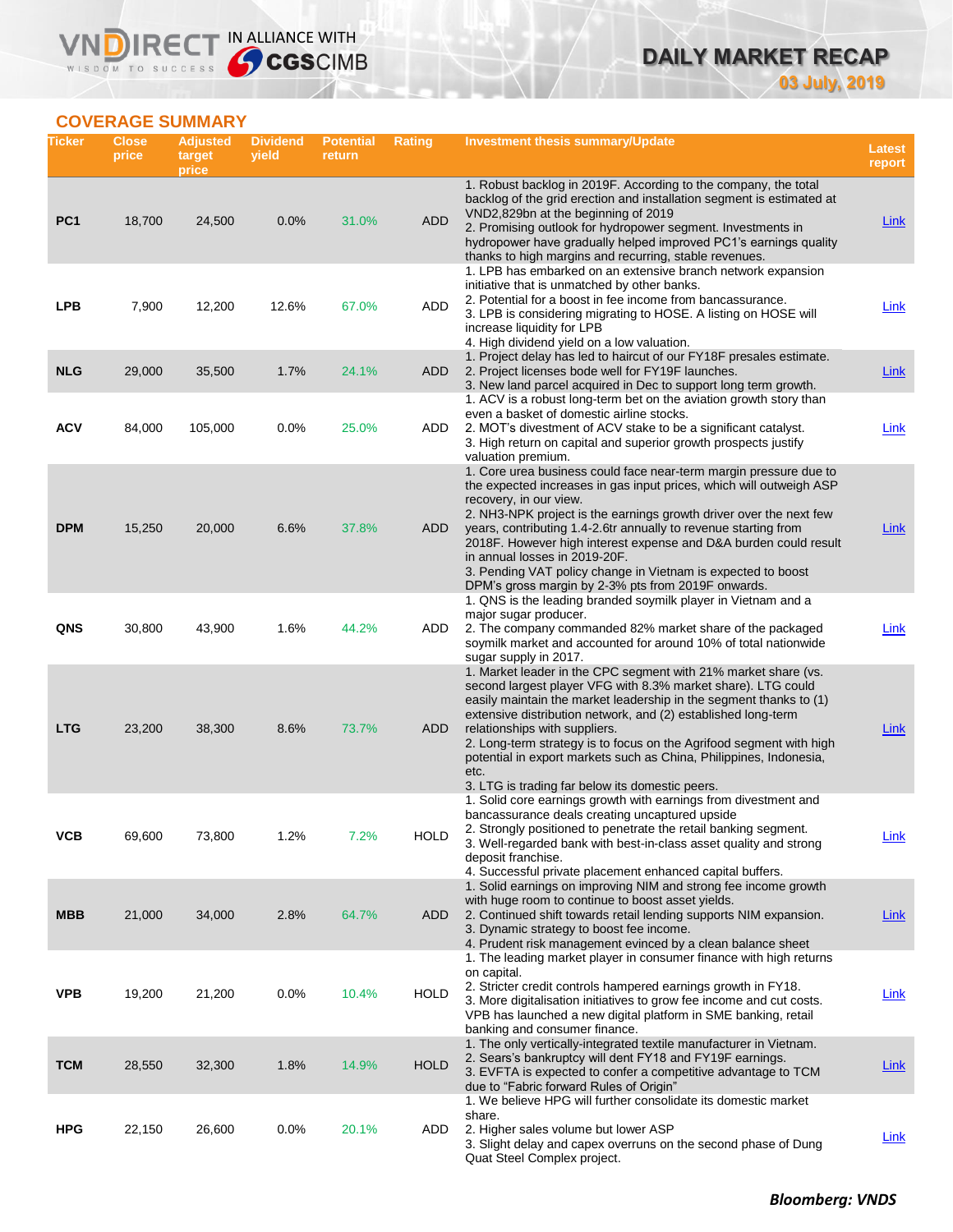# **DAILY MARKET RECAP**

**03 July, 2019**

| Ticker     | Close<br>price | <b>Adjusted</b><br>target<br>price | <b>Dividend</b><br>yield | <b>Potential</b><br>return | <b>Rating</b> | Investment thesis summary/Update                                                                                                                                                                                                                                                                                                                                                                                                                                                    | <b>Latest</b><br>report |
|------------|----------------|------------------------------------|--------------------------|----------------------------|---------------|-------------------------------------------------------------------------------------------------------------------------------------------------------------------------------------------------------------------------------------------------------------------------------------------------------------------------------------------------------------------------------------------------------------------------------------------------------------------------------------|-------------------------|
| <b>PVT</b> | 16,400         | 21,000                             | 6.8%                     | 34.8%                      | <b>ADD</b>    | 1. A beneficiary of secular oil and gas demand growth in Vietnam<br>with stable cash flow and a robust business model.<br>2. PVT boasts a stable business model with assured annual<br>transportation volumes and long-term charter rates.<br>3. We see the ongoing fleet rejuvenation benefitting PVT's long-<br>term prospects.                                                                                                                                                   | <b>Link</b>             |
| <b>STK</b> | 24,000         | 25,200                             | 6.3%                     | 11.3%                      | <b>HOLD</b>   | 1. Second-largest synthetic fiber manufacturer in Vietnam.<br>2. STK is a direct beneficiary of CPTPP and the US-China trade<br>war.<br>3. Trang Bang 5 (TB5) project's commercial operations will start in<br>1Q19F.                                                                                                                                                                                                                                                               | Link                    |
| AAA        | 18,650         | 25,300                             | 10.9%                    | 46.6%                      | <b>ADD</b>    | 1. AAA is the largest plastic packaging manufacturer and exporter in<br>South East Asia, with current production capacity of 8,000<br>tonnes/month.<br>2. AAA will be able to capture market share globally in countries<br>such as Japan and the U.S.<br>3. AAA aims to expand its production and adopt effective cost<br>controls.                                                                                                                                                | Link                    |
| <b>PNJ</b> | 73,700         | 94,900                             | 2.4%                     | 31.2%                      | ADD           | 1. PNJ is leading the jewellery market in Vietnam with an estimated<br>30% market share in the branded segment in 2018, per<br>management.<br>2. Extensive store network and still expanding.<br>3. Sustained momentum at PNJ Gold and anticipated turnaround at<br>PNJ Silver to drive strong topline growth.                                                                                                                                                                      | <b>Link</b>             |
| <b>KDH</b> | 23,650         | 25,800                             | 2.1%                     | 11.2%                      | <b>HOLD</b>   | 1. KDH owns 500ha land bank in the inner city area of HCMC<br>following its recent merger with Binh Chanh Construction &<br>Investment (BCI, Unlisted).<br>2. Its strategy to develop mid-range condos and gated townhouse<br>communities makes for a diversified range of products and lowers<br>market risk.<br>3. We believe KDH's high quality housing developments have<br>helped it to establish its brand name among prospective buyers,<br>driving strong sales absorption. | Link                    |
| <b>DCM</b> | 8,080          | 9,900                              | 6.2%                     | 28.7%                      | ADD           | 1. Parent company PVN guarantees 12% ROE for the company's<br>urea operations in FY15-18F, protecting DCM from adverse market<br>movements.<br>2. Changes to Vietnam's VAT policy in 2018-19F could help expand<br>DCM's gross margin by 3-4% from 2019F onwards, in our view.<br>3. Uncertainty around 2019F input gas price policy, however, is a<br>major risk that could counter positive effects of VAT policy change.                                                         | Link                    |
| <b>VTP</b> | 135,600        | 111,000                            | 1.1%                     | $-17.0%$                   | <b>REDUCE</b> | 1. High growth company in a fast-evolving industry.<br>2. VTP's market share gains can be attributed to advanced<br>technology and strong infrastructure.<br>3. VTP's core sales is expected to grow at a CAGR of 48.5% to<br>2020.<br>4. Healthy financial status with strong cash reserves and high ROE.                                                                                                                                                                          | Link                    |
| <b>ACB</b> | 28,800         | 39,500                             | 3.5%                     | 40.6%                      | ADD           | 1. Well-established retail brand name and customer base.<br>2. Large retail customer base enables a strong fee income<br>franchise.<br>3. Legacy issues resolved, resulting in a healthy balance sheet.                                                                                                                                                                                                                                                                             | <b>Link</b>             |
| <b>GAS</b> | 103,000        | 91,600                             | 4.0%                     | $-7.0%$                    | <b>HOLD</b>   | 1. Flat oil price outlook could weigh on sales growth<br>2. Depleting gas supply puts pressure on input costs<br>3. Demand and capacity expansion to partly offset rising costs                                                                                                                                                                                                                                                                                                     | Link                    |
| <b>PVS</b> | 23,000         | 25,000                             | 5.3%                     | 14.0%                      | <b>HOLD</b>   | 1. A diversified oilfield services company with strong financial health<br>2. Key beneficiary of Vietnam's push for renewed dry gas reserves<br>3. Strong earnings growth expected in FY18-21F                                                                                                                                                                                                                                                                                      | Link                    |
| <b>PVD</b> | 18,600         | 19,600                             | 0.0%                     | 5.4%                       | <b>HOLD</b>   | 1. PVD's rig fleet as young enough to benefit from anticipated global<br>oilfield services market upturn<br>2. We differ in expecting PVD's profitability to turn around in FY19-<br>21F                                                                                                                                                                                                                                                                                            | <b>Link</b>             |
| MSH        | 60,800         | 62,500                             | 5.8%                     | 8.6%                       | <b>HOLD</b>   | 1. MSH leads position in apparel manufacturing industry, solidified<br>by a strong customer base of global premium fashion brands.<br>2. A change in product mix with larger contribution from high-margin<br>FOB (Free on Board) apparel production is expected to be the near-<br>term growth driver.                                                                                                                                                                             | <b>Link</b>             |
| <b>MWG</b> | 95,600         | 118,800                            | 1.5%                     | 25.7%                      | ADD           | 1. Mobile World Investment Corporation (MWG) is the largest<br>consumer electronics retailer in term of both revenue and earnings.<br>2. We see long-term potential in the grocery retail business,<br>underpinned by: 1) high-growth segment to lure both local and<br>foreign retailers; and 2) improving performance of BHX in late-2018.                                                                                                                                        | <u>Link</u>             |

IN ALLIANCE WITH

VND

**IRE** WISDOM TO SUCCESS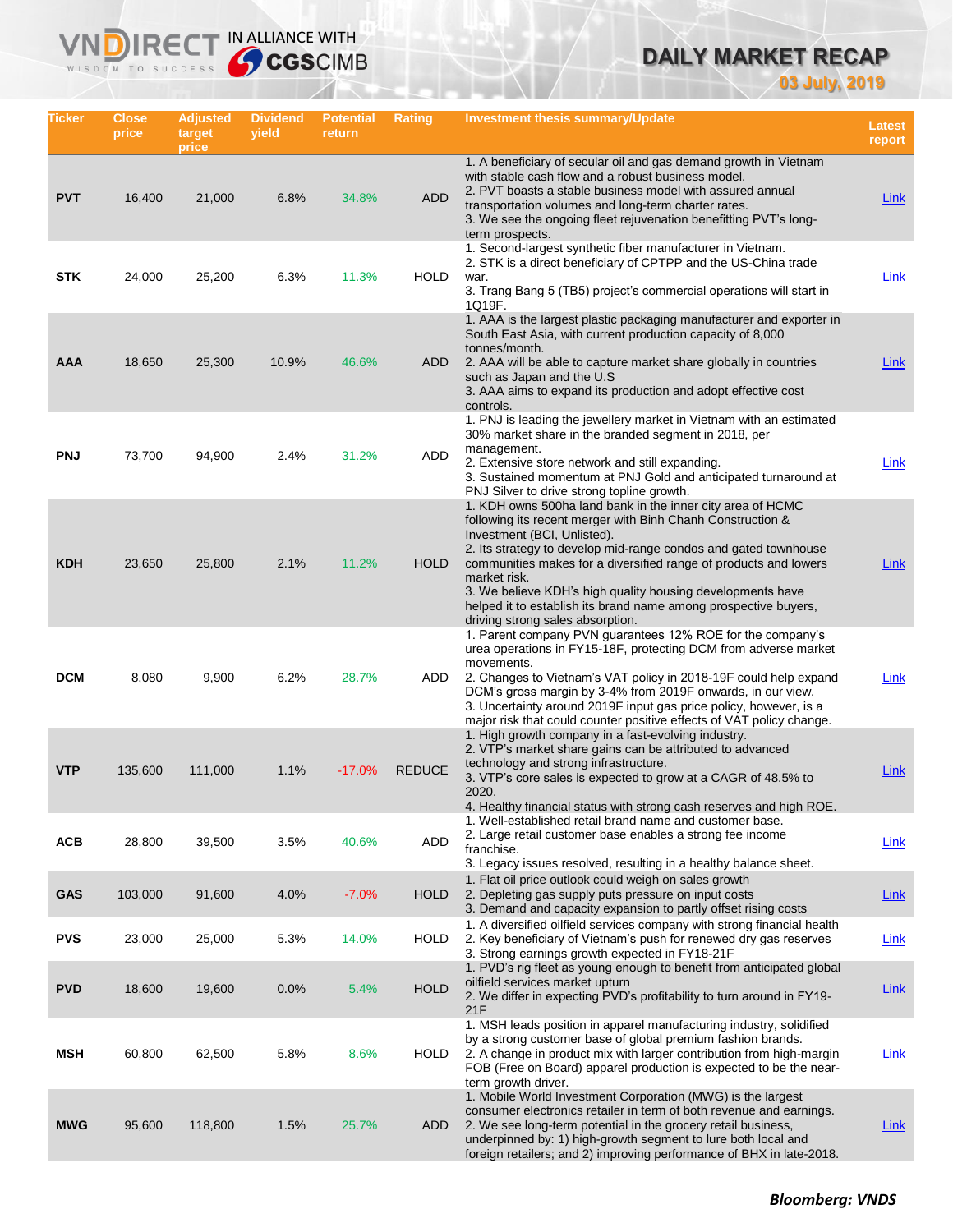

# **DAILY MARKET RECAP**

**03 July, 2019**

| <b>Ticker</b> | <b>Close</b><br>price | <b>Adjusted</b><br>target<br>price | <b>Dividend</b><br>vield | <b>Potential</b><br><b>return</b> | <b>Rating</b> | <b>Investment thesis summary/Update</b>                                                                                                                                                                                                                               | <b>Latest</b><br>report |
|---------------|-----------------------|------------------------------------|--------------------------|-----------------------------------|---------------|-----------------------------------------------------------------------------------------------------------------------------------------------------------------------------------------------------------------------------------------------------------------------|-------------------------|
| <b>POW</b>    | 14.750                | 18.334                             | $0.0\%$                  | 24.3%                             | ADD.          | 1. The leading gas-fired power producer in Vietnam<br>2. Riding the anticipated power shortage in the South of Vietnam<br>3. Well-positioned to excel in the competitive electricity market<br>4. Vigorous 2019F outlook, solid EPS growth of 16.6% over FY18-<br>21F | Link                    |
| <b>TCB</b>    | 20.800                | 27,400                             | 0.0%                     | 31.7%                             | <b>ADD</b>    | 1. Unique ecosystem banking approach that is unmatched by rivals.<br>2. TCB has the strongest and most diversified non-II franchise.<br>3. Advanced technology enables customer-centric system.<br>4. Potential re-rating catalysts and downside risks.               | Link                    |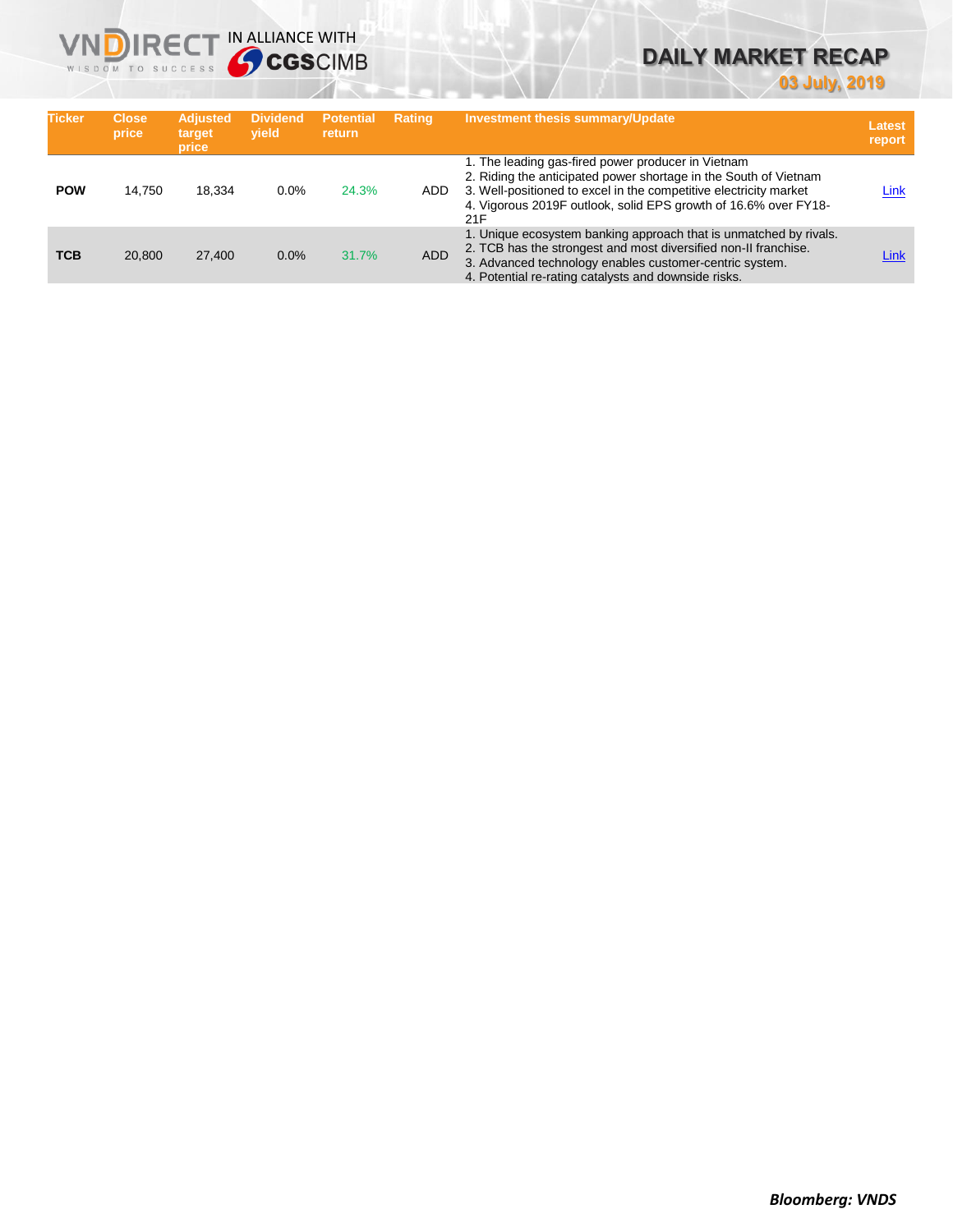### **MARKET MOVEMENTS**

WISDOM TO SUCCESS

| <b>HOSE</b>        |              |       |      |         |              |
|--------------------|--------------|-------|------|---------|--------------|
| <b>Top gainers</b> |              |       |      |         | <b>VND</b>   |
| <b>Ticker</b>      | Last         | Cha   | %chq | Vol.    | <b>Index</b> |
|                    | <b>Price</b> |       |      |         | impact       |
| THI                | 33,850       | 2,200 | 6.95 | 350     | 0.032        |
| <b>LMH</b>         | 17,050       | 1,100 | 6.90 | 1.16MLN | 0.008        |
| <b>TCO</b>         | 10,850       | 700   | 6.90 | 80      | 0.004        |
| LM <sub>8</sub>    | 17,100       | 1,100 | 6.88 | 50      | 0.003        |
| <b>SJF</b>         | 3,270        | 210   | 6.86 | 2.70MLN | 0.005        |

NDIRECT IN ALLIANCE WITH

| <b>HOSE</b>        |              |       |         |         |            |             |              | <b>HNX</b> |         |        |              |
|--------------------|--------------|-------|---------|---------|------------|-------------|--------------|------------|---------|--------|--------------|
| <b>Top gainers</b> |              |       |         |         | <b>VND</b> | Top gainers |              |            |         |        | <b>VND</b>   |
| Ticker             | Last         | Chg   | $%$ chg | Vol.    | Index      | Ticker      | Last         | Chg        | $%$ chq | Vol.   | <b>Index</b> |
|                    | <b>Price</b> |       |         |         | impact     |             | <b>Price</b> |            |         |        | impact       |
| THI                | 33,850       | 2,200 | 6.95    | 350     | 0.032      | <b>ARM</b>  | 62,900       | 5,700      | 9.97    | 5,100  | 0.005        |
| LMH                | 17,050       | 1,100 | 6.90    | 1.16MLN | 0.008      | <b>HEV</b>  | 12,200       | 1,100      | 9.91    | 100    | 0.001        |
| TCO                | 10,850       | 700   | 6.90    | 80      | 0.004      | TJC         | 6,700        | 600        | 9.84    | 1.200  | 0.002        |
| LM <sub>8</sub>    | 17,100       | 1,100 | 6.88    | 50      | 0.003      | <b>CTX</b>  | 23,600       | 2,100      | 9.77    | 37,100 | 0.015        |
| SJF                | 3,270        | 210   | 6.86    | 2.70MLN | 0.005      | TMX         | 13,900       | 1,200      | 9.45    | 100    | 0.002        |
|                    |              |       |         |         |            |             |              |            |         |        |              |

| <b>Top losers</b> |              |          |         |         | <b>VND</b> | <b>Top losers</b> |              |          |          |         | <b>VND</b>   |
|-------------------|--------------|----------|---------|---------|------------|-------------------|--------------|----------|----------|---------|--------------|
| <b>Ticker</b>     | Last         | Chg      | $%$ chq | Vol.    | Index      | Ticker            | Last         | Chg      | $%$ chq  | Vol.    | <b>Index</b> |
|                   | <b>Price</b> |          |         |         | impact     |                   | <b>Price</b> |          |          |         | impact       |
| SC <sub>5</sub>   | 27.900       | $-2.100$ | $-7.00$ | 20      | $-0.009$   | <b>HKB</b>        | 700          | $-100$   | $-12.50$ | 353.900 | $-0.005$     |
| <b>VNL</b>        | 16,050       | $-1,200$ | $-6.96$ | 30      | $-0.003$   | VHL               | 27,900       | $-3,100$ | $-10.00$ | 10,800  | $-0.029$     |
| <b>TGG</b>        | 2,810        | $-210$   | $-6.95$ | 513.490 | $-0.002$   | VNF               | 22.500       | $-2.500$ | $-10.00$ | 100     | $-0.006$     |
| <b>SFG</b>        | 12,050       | $-900$   | $-6.95$ | 553.410 | $-0.013$   | <b>VTS</b>        | 22,200       | $-2.400$ | $-9.76$  | 100     | $-0.003$     |
| HU <sub>1</sub>   | 8.840        | $-660$   | $-6.95$ | 280     | $-0.002$   | UNI               | 5,900        | $-600$   | $-9.23$  | 136.300 | $-0.008$     |

| Top index movers |                      |       |         |         | <b>VND</b>      | <b>Top index movers</b> |                      |       |         |         | <b>VND</b>      |
|------------------|----------------------|-------|---------|---------|-----------------|-------------------------|----------------------|-------|---------|---------|-----------------|
| <b>Ticker</b>    | Last<br><b>Price</b> | Chg   | $%$ chq | Vol.    | Index<br>impact | Ticker                  | Last<br><b>Price</b> | Chg   | $%$ chq | Vol.    | Index<br>impact |
| VHM              | 82.000               | 900   | .11     | .52MLN  | 0.894           | VCS                     | 66,000               | 4.900 | 8.02    | 735.400 | 0.165           |
| <b>VNM</b>       | 126,000              | 900   | 0.72    | 657.870 | 0.465           | <b>DGC</b>              | 31,000               | 1,400 | 4.73    | 199.900 | 0.110           |
| <b>BVH</b>       | 82.700               | l.400 | 1.72    | 440.630 | 0.291           | осн                     | 8.400                | 700   | 9.09    | 100     | 0.066           |
| <b>CTG</b>       | 21.050               | 250   | 1.20    | 4.07MLN | 0.276           | <b>VIX</b>              | 7.400                | 400   | 5.71    | 100     | 0.032           |
| <b>SAB</b>       | 276,000              | 800   | 0.29    | 27.280  | 0.152           | L14                     | 50,800               | 2,800 | 5.83    | 61,300  | 0.032           |

|               | <b>Top index laggers</b> |          |         |         | <b>VND</b> | <b>Top index laggers</b> |              |          |          |         | <b>VND</b>   |
|---------------|--------------------------|----------|---------|---------|------------|--------------------------|--------------|----------|----------|---------|--------------|
| <b>Ticker</b> | Last                     | Chg      | $%$ chq | Vol.    | Index      | Ticker                   | Last         | Chg      | $%$ chq  | Vol.    | <b>Index</b> |
|               | <b>Price</b>             |          |         |         | impact     |                          | <b>Price</b> |          |          |         | impact       |
| <b>VCB</b>    | 69.600                   | $-900$   | $-1.28$ | 796.720 | $-0.990$   | <b>ACB</b>               | 28,800       | $-100$   | $-0.35$  | 643.100 | $-0.129$     |
| <b>GAS</b>    | 103.000                  | $-1.100$ | $-0.87$ | 200.830 | $-0.511$   | <b>PVS</b>               | 23,000       | $-300$   | $-1.29$  | 2.51MLN | $-0.076$     |
| <b>NVL</b>    | 58.700                   | $-1.500$ | $-2.49$ | 561.990 | $-0.414$   | <b>VHL</b>               | 27,900       | $-3.100$ | $-10.00$ | 10.800  | $-0.029$     |
| <b>VIC</b>    | 115.400                  | $-400$   | $-0.35$ | 260,170 | $-0.397$   | PTI                      | 15,900       | $-1.100$ | $-6.47$  | 1,300   | $-0.023$     |
| <b>HPG</b>    | 22.150                   | -450     | $-1.99$ | 6.32MLN | $-0.368$   | <b>SHS</b>               | 9.700        | $-100$   | $-1.02$  | 350,600 | $-0.014$     |

| <b>Top index laggers</b> |              |          |          |         | <b>VND</b>   |
|--------------------------|--------------|----------|----------|---------|--------------|
| <b>Ticker</b>            | Last         | Cha      | %chq     | Vol.    | <b>Index</b> |
|                          | <b>Price</b> |          |          |         | impact       |
| <b>ACB</b>               | 28,800       | $-100$   | $-0.35$  | 643.100 | $-0.129$     |
| <b>PVS</b>               | 23,000       | $-300$   | $-1.29$  | 2.51MLN | $-0.076$     |
| VHL                      | 27,900       | $-3,100$ | $-10.00$ | 10,800  | $-0.029$     |
| PTI                      | 15,900       | $-1,100$ | $-6.47$  | 1,300   | $-0.023$     |
| <b>SHS</b>               | a 700        | -100     | -1 02    | 350.600 | -N 014       |

| <b>Top liquidity</b> |              |        |         |         | <b>VND</b>   | <b>Top liquidity</b> |              |        |         |                   | <b>VND</b>   |
|----------------------|--------------|--------|---------|---------|--------------|----------------------|--------------|--------|---------|-------------------|--------------|
| <b>Ticker</b>        | Last         | Chg    | %chq    | Val.    | <b>Index</b> | <b>Ticker</b>        | Last         | Chg    | $%$ chq | Val.              | <b>Index</b> |
|                      | <b>Price</b> |        |         | (VNDbn) | impact       |                      | <b>Price</b> |        |         | (VNDbn)           | impact       |
| <b>ROS</b>           | 29.400       | 0      | 0.00    | 268     | 0.000        | <b>PVS</b>           | 23,000       | $-300$ | $-1.29$ | 58                | $-0.076$     |
| <b>HPG</b>           | 22,150       | $-450$ | $-1.99$ | 141     | $-0.368$     | <b>VCS</b>           | 66,000       | 4,900  | 8.02    | 48                | 0.165        |
| <b>VHM</b>           | 82,000       | 900    | 1.11    | 123     | 0.894        | TNG                  | 22,000       | 400    | 1.85    | 33                | 0.018        |
| <b>PLX</b>           | 64,000       | $-200$ | $-0.31$ | 94      | $-0.077$     | <b>ACB</b>           | 28,800       | $-100$ | $-0.35$ | 19                | $-0.129$     |
| <b>CTG</b>           | 21,050       | 250    | 1.20    | 85      | 0.276        | <b>NDN</b>           | 16,000       | 100    | 0.63    | 16                | 0.004        |
|                      |              |        |         |         |              |                      |              |        |         | Source: Bloomberg |              |

*Source: Bloomberg*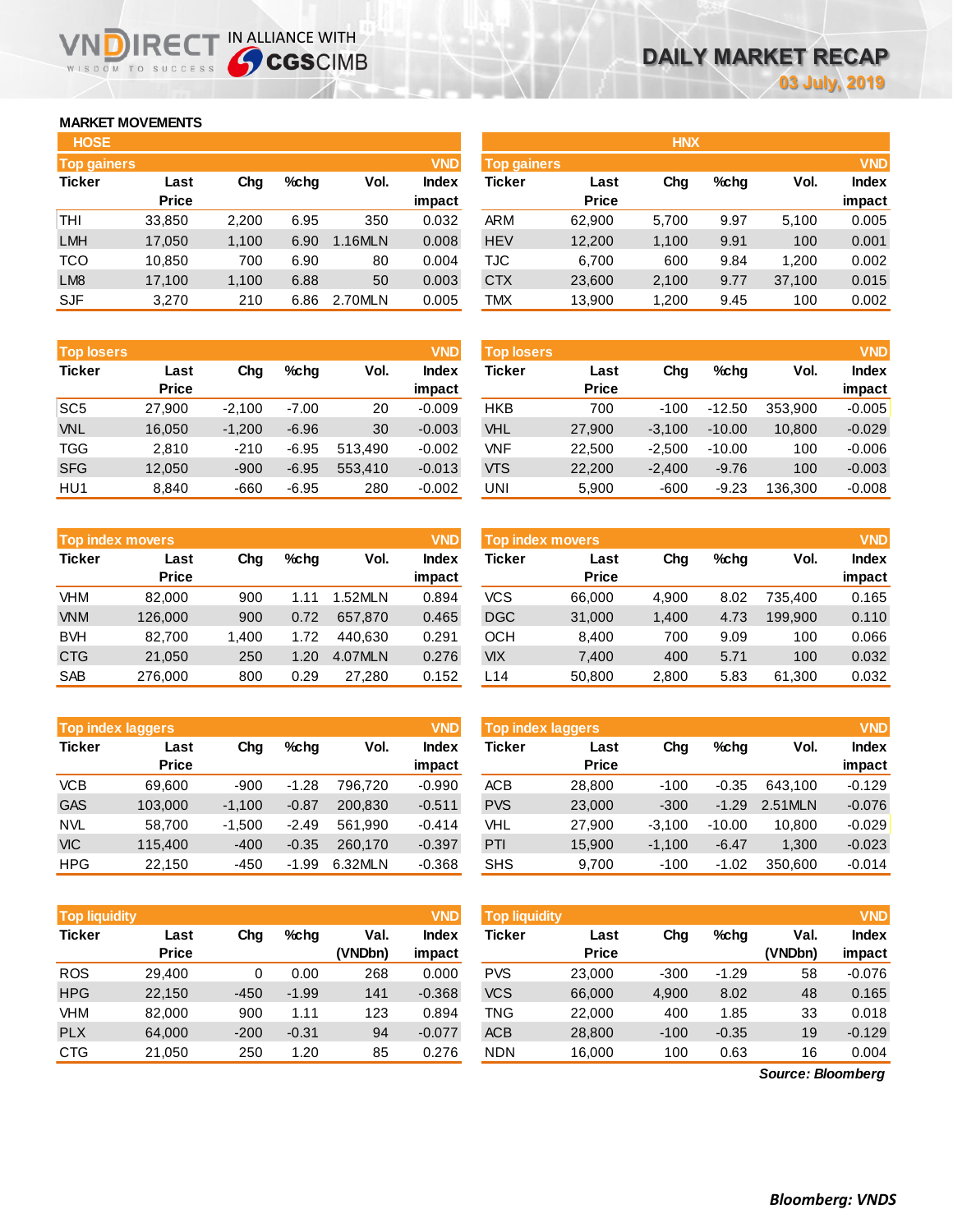

### **FOREIGN ACTIVITIES**

| Volume (Mn'shs)       | <b>HOSE</b> | <b>HNX</b> | <b>Value (VND'bn)</b> | <b>HOSE</b> | <b>HNX</b> |
|-----------------------|-------------|------------|-----------------------|-------------|------------|
| <b>BUY</b>            | 10.3        | 0.5        | <b>BUY</b>            | 480.8       | 9.2        |
| % of market           | 8.0%        | 2.7%       | % of market           | 15.1%       | 2.7%       |
| <b>SELL</b>           | 12.5        | 0.2        | <b>SELL</b>           | 489.8       | 3.9        |
| % of market           | 9.7%        | $0.9\%$    | % of market           | 15.4%       | $1.1\%$    |
| <b>NET BUY (SELL)</b> | (2.26)      | 0.4        | <b>NET BUY (SELL)</b> | (9.0)       | 5.4        |

*Source: HSX, HNX*



|  |  |  | Foreign net buy/sell (30 days) in VND'bn |  |  |
|--|--|--|------------------------------------------|--|--|
|  |  |  |                                          |  |  |

| <b>YTD ACCUMULATION</b> |             |            |                       |             |                                    |
|-------------------------|-------------|------------|-----------------------|-------------|------------------------------------|
| Volume (MIn'shs)        | <b>HOSE</b> | <b>HNX</b> | Value (VND'bn)        | <b>HOSE</b> | <b>HNX</b>                         |
| <b>BUY</b>              | 1,970.8     | 135.4      | <b>BUY</b>            | 88,617.9    | 2,496.6                            |
| % of market             | 9.6%        | 3.2%       | % of market           | 19.5%       | 1.5%                               |
| <b>SELL</b>             | 1,949.5     | 167.5      | <b>SELL</b>           | 81,050.8    | 2,805.8                            |
| % of market             | 9.5%        | 3.9%       | % of market           | 17.9%       | 1.7%                               |
| <b>NET BUY (SELL)</b>   | 21.3        | (32.1)     | <b>NET BUY (SELL)</b> | 7,567       | (309.2)<br><b>Source: HSX, HNX</b> |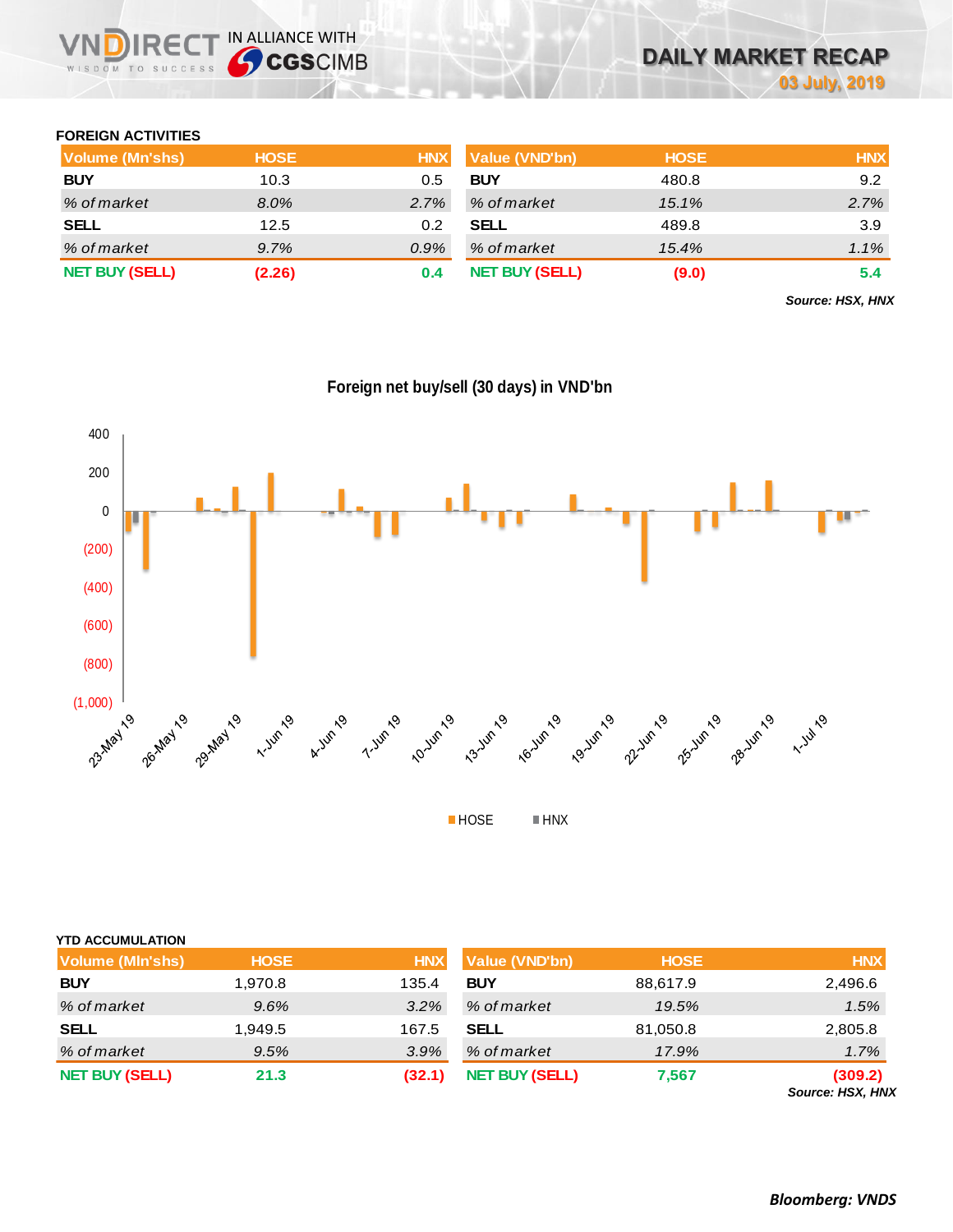### **FOREIGN ACTIVITIES**

WISDOM TO SUCCESS

n

**IRECT IN ALLIANCE WITH** 

|               |                               | <b>HOSE</b> |         |       |                        | <b>HNX</b>                    |                      |        |         |       |                        |  |
|---------------|-------------------------------|-------------|---------|-------|------------------------|-------------------------------|----------------------|--------|---------|-------|------------------------|--|
|               | Top buy by foreigners (value) |             |         |       | <b>VND'bn</b>          | Top buy by foreigners (value) |                      |        |         |       |                        |  |
| <b>Ticker</b> | Last<br><b>Price</b>          | Chg         | %chg    | Value | <b>Index</b><br>impact | Ticker                        | Last<br><b>Price</b> | Chg    | %chg    | Value | <b>Index</b><br>impact |  |
| <b>PLX</b>    | 64.000                        | $-200$      | $-0.31$ | 78.1  | $-0.077$               | <b>PVS</b>                    | 23,000               | $-300$ | $-1.29$ | 3.5   | 0.000                  |  |
| <b>VNM</b>    | 126,000                       | 900         | 0.72    | 58.1  | 0.465                  | <b>DBC</b>                    | 22,500               | 300    | 1.35    | 1.4   | 0.000                  |  |
| VHM           | 82,000                        | 900         | 1.11    | 51.1  | 0.894                  | <b>SHB</b>                    | 6.700                | 0      | 0.00    | 1.3   | 0.000                  |  |
| <b>MBB</b>    | 21,000                        | $-150$      | $-0.71$ | 37.8  | $-0.096$               | <b>VCS</b>                    | 66,000               | 4,900  | 8.02    | 0.8   | 0.000                  |  |
| <b>VRE</b>    | 34,300                        | $-300$      | $-0.87$ | 33.6  | $-0.207$               | TNG                           | 22,000               | 400    | 1.85    | 0.4   | 0.000                  |  |

|               | Top sell by foreigners (value) |        |         |       | <b>VND'bn</b>   | Top sell by foreigners (value) | <b>VND'bn</b>        |                |      |       |                 |
|---------------|--------------------------------|--------|---------|-------|-----------------|--------------------------------|----------------------|----------------|------|-------|-----------------|
| <b>Ticker</b> | Last<br><b>Price</b>           | Chg    | %chg    | Value | Index<br>impact | Ticker                         | Last<br><b>Price</b> | Chg            | %chg | Value | Index<br>impact |
| VHM           | 82,000                         | 900    | 1.11    | 75.2  | 0.894           | <b>DBC</b>                     | 22,500               | 300            | 1.35 | 1.3   | 0.000           |
| <b>HPG</b>    | 22,150                         | $-450$ | $-1.99$ | 68.3  | $-0.368$        | <b>NTP</b>                     | 33,900               | $\overline{0}$ | 0.00 | 0.6   | 0.000           |
| <b>VRE</b>    | 34.300                         | $-300$ | $-0.87$ | 39.6  | $-0.207$        | <b>INN</b>                     | 35,000               | 400            | 1.16 | 0.5   | 0.000           |
| <b>VNM</b>    | 126,000                        | 900    | 0.72    | 38.4  | 0.465           | <b>VCS</b>                     | 66,000               | 4,900          | 8.02 | 0.5   | 0.000           |
| <b>MBB</b>    | 21,000                         | $-150$ | $-0.71$ | 37.8  | $-0.096$        | <b>NET</b>                     | 28,000               | 100            | 0.36 | 0.2   | 0.000           |

|               | <b>VND'bn</b><br>Top net buy by foreigners (value) |        |         |       |                 |            | Top net buy by foreigners (value) |                |         |       |                        |  |
|---------------|----------------------------------------------------|--------|---------|-------|-----------------|------------|-----------------------------------|----------------|---------|-------|------------------------|--|
| <b>Ticker</b> | Last<br><b>Price</b>                               | Chg    | $%$ chg | Value | Index<br>impact | Ticker     | Last<br><b>Price</b>              | Chg            | %chg    | Value | <b>Index</b><br>impact |  |
| <b>PLX</b>    | 64.000                                             | $-200$ | $-0.31$ | 62.9  | $-0.077$        | <b>PVS</b> | 23,000                            | $-300$         | $-1.29$ | 3.5   | 0.000                  |  |
| <b>VNM</b>    | 126,000                                            | 900    | 0.72    | 19.7  | 0.465           | <b>SHB</b> | 6,700                             | $\overline{0}$ | 0.00    | 1.3   | 0.000                  |  |
| VJC           | 128.500                                            | 0      | 0.00    | 16.0  | 0.000           | <b>TNG</b> | 22,000                            | 400            | 1.85    | 0.4   | 0.000                  |  |
| <b>GAS</b>    | 103.000                                            | $-900$ | $-0.87$ | 11.3  | $-0.511$        | <b>VCS</b> | 66,000                            | 4,900          | 8.02    | 0.3   | 0.000                  |  |
| <b>KBC</b>    | 14.900                                             | 0      | 0.00    | 7.9   | 0.000           | <b>AMV</b> | 29,300                            | $-300$         | -1.01   | 0.3   | 0.000                  |  |

|               | Top net sell by foreigners (value) |        |         |         | <b>VND'bn</b>   | Top net sell by foreigners (value) |                      |     |      |         | <b>VND'bn</b>          |  |
|---------------|------------------------------------|--------|---------|---------|-----------------|------------------------------------|----------------------|-----|------|---------|------------------------|--|
| <b>Ticker</b> | Last<br><b>Price</b>               | Chg    | $%$ chg | Value   | Index<br>impact | Ticker                             | Last<br><b>Price</b> | Chg | %chg | Value   | <b>Index</b><br>impact |  |
| <b>HPG</b>    | 22.150                             | $-450$ | $-1.99$ | $-61.8$ | $-0.368$        | <b>INN</b>                         | 35,000               | 400 | 1.16 | $-0.52$ | 0.000                  |  |
| <b>VHM</b>    | 82,000                             | 900    | 1.11    | $-24.1$ | 0.894           | <b>NTP</b>                         | 33,900               | 0   | 0.00 | $-0.32$ | 0.000                  |  |
| <b>VCB</b>    | 69.600                             | $-900$ | $-1.28$ | $-18.0$ | $-0.990$        | <b>HCC</b>                         | 15,800               | 100 | 0.64 | $-0.10$ | 0.000                  |  |
| <b>HDB</b>    | 26,300                             | $-200$ | $-0.75$ | $-8.9$  | $-0.058$        | <b>NDX</b>                         | 12,400               | 0   | 0.00 | $-0.10$ | 0.000                  |  |
| <b>YEG</b>    | 76.000                             | .000   | 1.33    | $-8.2$  | 0.009           | SCL                                | 4,500                | 0   | 0.00 | $-0.09$ | 0.000                  |  |

*3-Jul-19*

*Source: Bloomberg, HOSE, HNX*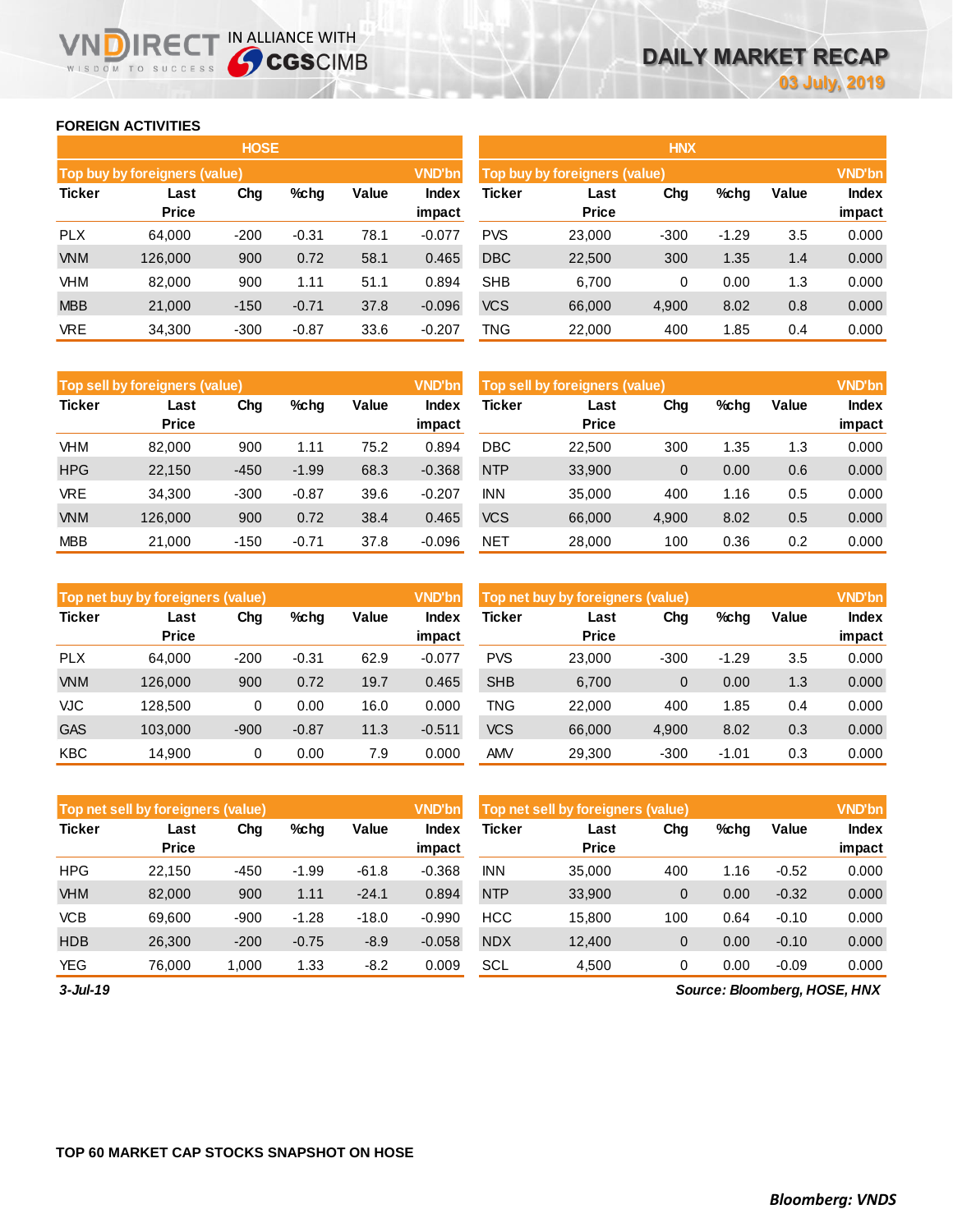# **DAILY MARKET RECAP**

|                        | <b>Sy CGS</b> CIMB<br>WISDOM TO SUCCESS |                  |                      |                      |                          |                                 |               |              | UAILT MARNET RECAP                     |                          |                     |               |             |
|------------------------|-----------------------------------------|------------------|----------------------|----------------------|--------------------------|---------------------------------|---------------|--------------|----------------------------------------|--------------------------|---------------------|---------------|-------------|
|                        |                                         |                  |                      |                      |                          |                                 |               |              |                                        |                          |                     | 03 July, 2019 |             |
|                        |                                         |                  |                      |                      |                          |                                 |               |              |                                        |                          |                     |               |             |
| No. Ticker             | <b>Price</b>                            |                  | Price change (%)     |                      |                          | Mkt. Cap Outs. Vol. Float ratio |               |              | Avail. Fil Ave. daily vol.             | P/E                      | P/B                 | <b>ROE</b>    | <b>ROA</b>  |
| 1 VIC VM               | <b>VND</b><br>115,400                   | 1M<br>0.8        | <b>3M</b><br>0.4     | 6M<br>15.1           | <b>US\$mln</b><br>16,614 | <b>MIn'shs</b><br>3,346         | %<br>53.4     | 21.9         | $% (30 \, \text{days-shs})$<br>379,640 | $\pmb{\chi}$<br>88.6     | $\pmb{\chi}$<br>6.5 | $\%$<br>8.9   | $\%$<br>1.4 |
| 2 VHM VM               | 82,000                                  | 1.7              | $-10.9$              | 12.0                 | 11,818                   | 3,350                           | 30.3          | 33.9         | 968,075                                | 18.2                     | 6.4                 | 57.0          | 16.7        |
| 3 VCB VM               | 69,600                                  | 4.7              | 3.6                  | 29.9                 | 11,107                   | 3,709                           | 25.2          | 6.2          | 723,067                                | 15.9                     | 3.5                 | 24.5          | 1.5         |
| 4 VNM VM               | 126,000                                 | $-1.6$           | $-9.0$               | 2.5                  | 9,441                    | 1,741                           | 46.2          | 40.9         | 727,334                                | 23.6                     | 7.7                 | 34.4          | 28.0        |
| 5 GAS VM               | 103,000                                 | 1.6              | 1.5                  | 21.6                 | 8,482                    | 1,914                           | 4.2           | 45.3         | 288,437                                | 16.9                     | 4.5                 | 27.0          | 18.5        |
| 6 SAB VM               | 276,000                                 | 2.2              | 11.8                 | 12.4                 | 7,616                    | 641                             | 10.4          | 36.6         | 32,179                                 | 42.6                     | 11.0                | 28.0          | 19.6        |
| 7 BID VM               | 32,100                                  | 4.9              | $-10.1$              | 0.3                  | 4,722                    | 3,419                           | 4.4           | 26.9         | 737,225                                | 14.9                     | 2.0                 | 14.5          | 0.6         |
| 8 MSN VM               | 84,500                                  | $-0.6$           | $-3.6$               | 8.3                  | 4,250                    | 1,169                           | 25.4          | 8.4          | 356,253                                | 18.6                     | 3.3                 | 22.0          | 7.8         |
| 9 VREVM                | 34,300                                  | 1.5              | $-3.4$               | 23.8                 | 3,437                    | 2,329                           | 100.0         | 16.8         | 1,263,004                              | 33.2                     | 2.8                 | 8.8           | 6.3         |
| 10 CTG VM              | 21,050                                  | 5.8<br>4.4       | $-3.4$               | 16.3                 | 3,372                    | 3,723                           | 15.8          | 0.1          | 2,632,579                              | 14.2                     | 1.1                 | 8.1<br>18.2   | 0.5<br>6.4  |
| 11 PLX VM<br>12 TCB VM | 64,000<br>20,800                        | $-3.3$           | 5.3<br>$-18.3$       | 19.4<br>$-16.8$      | 3,224<br>3,129           | 1,171<br>3,497                  | 7.3<br>81.6   | 8.4<br>0.0   | 608,751<br>1,863,021                   | 18.8<br>8.6              | 3.4<br>1.4          | 18.6          | 2.8         |
| 13 VJC VM              | 128,500                                 | 5.3              | 12.8                 | 10.6                 | 2,995                    | 542                             | 53.1          | 10.0         | 619,825                                | 13.0                     | 5.0                 | 43.3          | 15.1        |
| 14 HPG VM              | 22,150                                  | $-8.6$           | $-10.3$              | $-2.4$               | 2,631                    | 2,761                           | 51.0          | 9.8          | 4,428,743                              | 7.5                      | 1.5                 | 21.4          | 11.7        |
| 15 HVN VM              | 41,800                                  | 1.7              | <b>N/A</b>           | <b>N/A</b>           | 2,551                    | 1,418                           | 2.7           | 20.1         | 854,721                                | 23.9                     | 3.3                 | 13.4          | 2.7         |
| 16 BVHVM               | 82,700                                  | 7.0              | $-11.1$              | $-7.3$               | 2,494                    | 701                             | 31.1          | 23.4         | 317,677                                | 51.0                     | 3.8                 | 7.7           | 1.0         |
| 17 NVL VM              | 58,700                                  | $-2.2$           | 4.4                  | $-6.8$               | 2,350                    | 930                             | 32.2          | 31.6         | 554,260                                | 15.9                     | 2.8                 | 20.8          | 5.6         |
| 18 VPB VM              | 19,200                                  | 6.7              | $-3.8$               | 1.1                  | 2,030                    | 2,457                           | 69.0          | 0.0          | 1,831,219                              | 7.1                      | 1.3                 | 19.7          | 2.2         |
| 19 MBB VM              | 21,000                                  | 3.2              | $-6.7$               | 13.5                 | 1,910                    | 2,113                           | 55.2          | 0.0          | 1,827,635                              | 7.0                      | 1.3                 | 20.2          | 1.8         |
| 20 MWG VM              | 95,600                                  | 12.5             | 14.1                 | 15.2                 | 1,821                    | 443                             | 87.2          | 0.0          | 681,010                                | 13.4                     | 4.2                 | 36.0          | 11.5        |
| 21 POW VM              | 14,750                                  | $-3.0$           | $-3.6$               | <b>N/A</b>           | 1,486                    | 2,342                           | 88.5          | 33.9         | 2,972,057                              | 18.0                     | 1.4                 | 7.8           | 3.2         |
| 22 FPT VM              | 46,800                                  | 7.6              | 9.1                  | 26.2                 | 1,366                    | 678                             | 82.0          | 0.0          | 1,183,338                              | 11.5                     | 2.4                 | 21.9          | 10.2        |
| 23 HDB VM              | 26,300                                  | $-1.7$           | $-6.9$               | $-6.6$               | 1,110                    | 981                             | 72.6          | 5.5          | 1,312,065                              | 9.1                      | 1.7                 | 19.1          | 1.4         |
| 24 EIB VM<br>25 BHN VM | 18,300<br>92,900                        | $-1.6$<br>$-6.2$ | 5.2<br>13.3          | 31.2<br>16.0         | 968<br>927               | 1,229<br>232                    | 79.0<br>0.9   | 0.3<br>31.4  | 361,934<br>3,184                       | 45.3<br>46.2             | 1.5<br>5.0          | 3.3<br>11.3   | 0.3<br>5.2  |
| 26 STB VM              | 11,350                                  | $-2.2$           | $-7.3$               | 2.3                  | 881                      | 1,804                           | 93.9          | 9.9          | 2,954,189                              | 9.1                      | 0.8                 | 9.1           | 0.6         |
| 27 TPB VM              | 23,100                                  | $-2.9$           | 2.2                  | 18.5                 | 822                      | 827                             | 69.8          | 0.0          | 831,580                                | 9.7                      | 1.7                 | 21.5          | 1.5         |
| 28 ROS VM              | 29,400                                  | $-1.3$           | $-7.3$               | $-19.5$              | 718                      | 568                             | 27.0          | 46.4         | 9,917,221                              | 78.3                     | 2.8                 | 3.7           | 2.0         |
| 29 PNJ VM              | 73,700                                  | $-2.5$           | $-0.7$               | 10.4                 | 706                      | 223                             | 68.5          | 0.0          | 510,728                                | 15.3                     | 4.1                 | 29.1          | 19.4        |
| 30 HNG VM              | 17,350                                  | 14.9             | 14.9                 | 11.9                 | 662                      | 887                             | 23.7          | 48.5         | 795,318                                | <b>N/A</b>               | 1.5                 | $-7.1$        | $-2.6$      |
| 31 DHG VM              | 105,100                                 | $-7.2$           | $-11.2$              | 43.0                 | 591                      | 131                             | 5.6           | 45.8         | 13,744                                 | 25.0                     | 4.6                 | 19.0          | 14.7        |
| 32 KDH VM              | 23,650                                  | $-0.7$           | $-3.6$               | $-1.3$               | 548                      | 538                             | 73.3          | 1.7          | 180,260                                | 15.6                     | 1.8                 | 12.2          | 8.5         |
| 33 SSIVM               | 24,850                                  | 0.4              | $-9.1$               | $-4.4$               | 544                      | 509                             | 63.8          | 41.3         | 996,150                                | 11.5                     | 1.4                 | 11.9          | 4.7         |
| 34 REE VM              | 33,050                                  | 4.9              | 4.8                  | 10.2                 | 441                      | 310                             | 84.4          | 0.0          | 417,726                                | 5.8                      | 1.1                 | 20.6          | 10.8        |
| 35 PPC VM              | 30,350                                  | 18.6             | 20.0                 | 68.6                 | 419                      | 321                             | 24.6          | 34.1         | 484,292                                | 8.3                      | 1.7                 | 20.4          | 16.0        |
| 36 GEX VM              | 21,700                                  | $-2.7$           | $-6.1$               | 6.6                  | 396                      | 425                             | 66.2          | 32.7         | 593,876                                | 8.4                      | 1.6                 | 19.1          | 6.1         |
| 37 VGC VM<br>38 SBT VM | 20,100                                  | 1.0<br>$-3.7$    | <b>N/A</b><br>$-6.0$ | <b>N/A</b><br>$-8.9$ | 388<br>388               | 448<br>525                      | 19.8<br>28.7  | 36.5<br>93.6 | <b>N/A</b>                             | 14.5<br>22.8             | 1.4<br>1.5          | 9.7<br>6.1    | 3.7<br>2.4  |
| 39 PDR VM              | 17,150<br>26,150                        | 9.0              | 11.7                 | 28.1                 | 369                      | 328                             | 37.7          | 40.7         | 1,365,308<br>905,200                   | 13.6                     | 2.4                 | 19.7          | 6.2         |
| 40 CTD VM              | 106,800                                 | $-3.7$           | $-25.0$              | $-33.0$              | 351                      | 76                              | 85.6          | 2.6          | 66,277                                 | 6.2                      | 1.0                 | 16.9          | 9.5         |
| 41 PHR VM              | 59,500                                  | 10.2             | 13.3                 | 75.3                 | 347                      | 135                             | 33.0          | 41.1         | 481,820                                | 12.3                     | 3.0                 | 24.0          | 13.6        |
| 42 GMD VM              | 27,100                                  | 5.0              | 2.8                  | 6.3                  | 346                      | 297                             | 63.2          | 0.0          | 296,784                                | 12.1                     | 1.3                 | 11.3          | 7.1         |
| 43 SCS VM              | 160,000                                 | $-0.3$           | 0.0                  | 13.5                 | 344                      | 50                              | 99.1          | 28.7         | 12,264                                 | 20.7                     | 10.7                | 48.6          | 43.6        |
| 44 VHC VM              | 85,600                                  | $-2.7$           | $-3.8$               | $-2.7$               | 340                      | 92                              | 37.5          | 65.0         | 272,893                                | 4.8                      | 1.8                 | 46.0          | 29.5        |
| 45 NT2 VM              | 26,850                                  | $-0.6$           | $-0.6$               | 5.7                  | 333                      | 288                             | 32.1          | 26.4         | 170,310                                | 11.0                     | 2.0                 | 15.5          | 7.5         |
| 46 TCH VM              | 21,800                                  | 4.3              | $-9.9$               | 26.7                 | 331                      | 353                             | 50.0          | 41.9         | 928,546                                | 27.3                     | 1.7                 | 6.4           | 5.0         |
| 47 HCM VM              | 23,700                                  | 2.2              | $-14.1$              | 6.2                  | 312                      | 306                             | 76.5          | 43.8         | 315,620                                | 11.8                     | 1.0                 | 14.1          | 7.3         |
| 48 PVD VM              | 18,600                                  | 4.8              | $-3.1$               | 33.8                 | 306                      | 383                             | 49.4          | 27.8         | 3,458,247                              | 21.0                     | 0.5                 | 2.7           | 1.7         |
| 49 KBC VM              | 14,900                                  | 4.2              | 1.0                  | 13.7                 | 301                      | 470                             | 75.4          | 26.5         | 1,993,562                              | 11.2                     | 0.8                 | 7.1           | 3.8         |
| 50 NLG VM              | 29,000                                  | 0.0              | 6.2                  | 14.4                 | 298                      | 239                             | 61.0          | 0.0          | 1,040,713                              | 6.9                      | 1.4                 | 21.6          | 9.9         |
| 51 VPI VM<br>52 DXG VM | 42,000<br>18,250                        | 3.7<br>3.1       | 3.7<br>$-18.5$       | 0.1<br>$-18.9$       | 289<br>275               | 160<br>350                      | 100.0<br>68.8 | 40.5<br>0.9  | 314,177<br>739,289                     | 15.9<br>5.4              | 3.0<br>1.2          | 20.6<br>25.1  | 8.1<br>9.3  |
| 53 LGC VM              | 31,550                                  | 8.8              | 10.7                 | $-10.6$              | 262                      | 193                             | <b>N/A</b>    | 4.0          | 3,745                                  | 29.9                     | 2.2                 | 7.8           | 2.0         |
| 54 HT1 VM              | 15,800                                  | $-1.3$           | 3.9                  | 23.0                 | 259                      | 382                             | 20.0          | 42.7         | 139,185                                | 9.1                      | 1.1                 | 12.6          | 6.3         |
| 55 DPM VM              | 15,250                                  | $-15.3$          | $-20.6$              | $-27.4$              | 257                      | 391                             | 38.1          | 28.5         | 755,715                                | 11.8                     | 0.8                 | 7.2           | 5.2         |
| 56 CII VM              | 22,300                                  | $-2.0$           | $-10.4$              | $-11.5$              | 238                      | 248                             | 83.4          | 16.7         | 390,113                                | 66.3                     | $1.1$               | 1.7           | 0.4         |
| 57 HPX VM              | 26,600                                  | 1.5              | 6.4                  | 8.1                  | 229                      | 200                             | 90.3          | 35.2         | 346,802                                | 11.9                     | 2.1                 | 19.4          | 6.5         |
| 58 HAG VM              | 5,420                                   | 8.0              | 0.6                  | 15.8                 | 216                      | 927                             | 63.8          | 40.4         | 2,172,931                              | 33.2                     | 0.4                 | 1.1           | 0.3         |
| 59 VCIVM               | 30,800                                  | 1.0              | $-18.8$              | $-30.6$              | 216                      | 163                             | 65.7          | 62.5         | 103,293                                | 6.1                      | 1.4                 | 24.7          | 12.7        |
| 60 PAN VM              | 29,100                                  | $-3.0$           | $-21.9$              | $-15.8$              | 213                      | 170                             | 47.3          | 3.8          | 46,744                                 | 16.8                     | $1.4$               | 8.8           | 3.5         |
|                        |                                         |                  |                      |                      |                          |                                 |               |              |                                        | <b>Source: Bloomberg</b> |                     | $3$ Jul       |             |

**VNDIRECT IN ALLIANCE WITH**